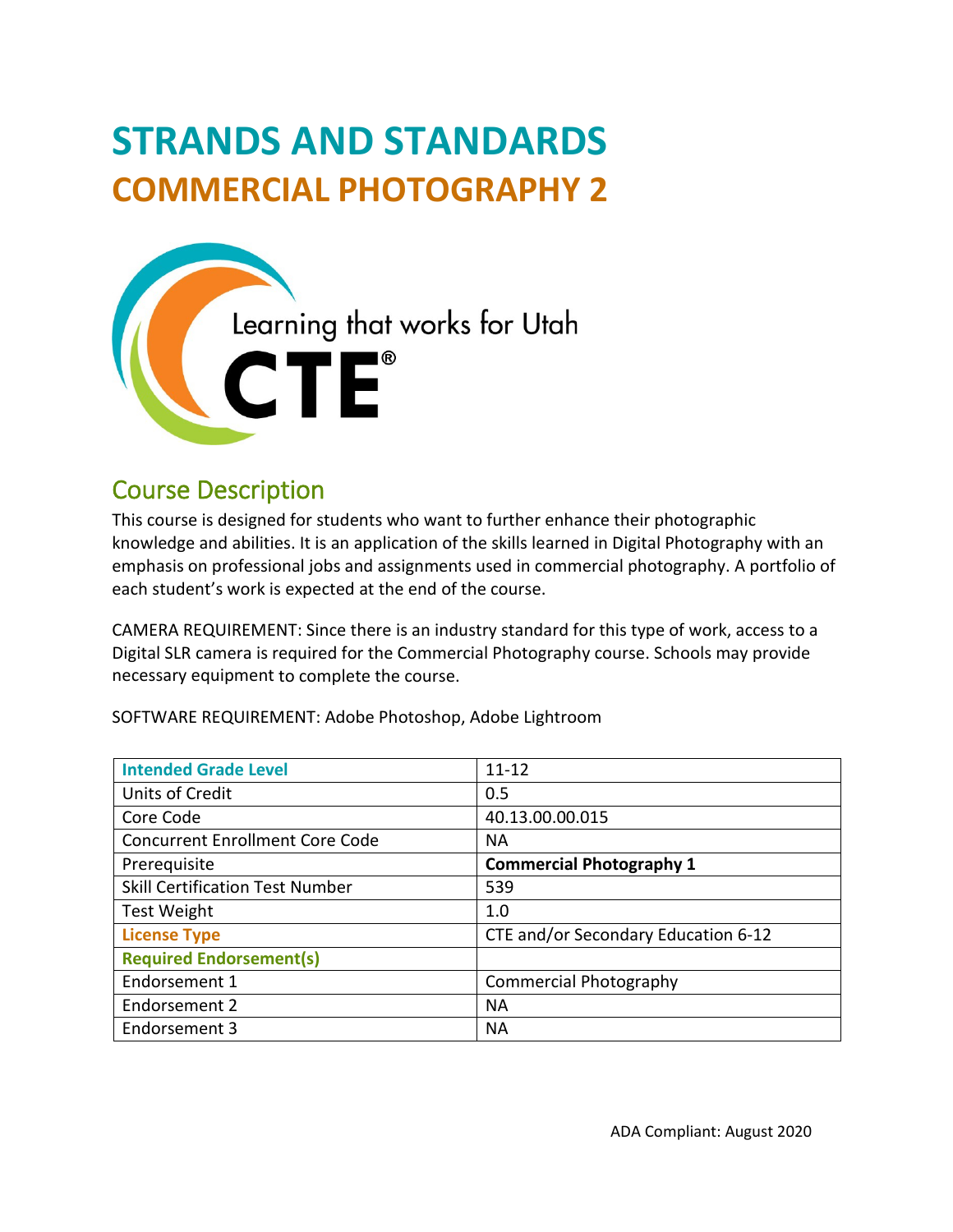# STRAND 1

**Students will be able to recall and apply the multi-step process of workflow.** 

# STRAND 2

**Students will be able to make informed choices in selecting equipment and accessories for commercial photography assignments.** 

#### Standard 1

Identify which equipment (lenses, sensors, etc.) would be appropriate for specific commercial shooting assignments (i.e. Portrait, Wedding, Product, Sports).

#### Standard 2

Identify any additional lighting equipment that may be required for particular commercial photography assignments.

#### Standard 3

Identify appropriate accessories for commercial photography assignments (tripods,remote release, etc.)

### STRAND 3

 **Students will demonstrate the appropriate use of the camera controls and settings on a digital camera.** 

#### Standard 1

Identify and show proficiency with the exposure triangle (ISO, aperture, shutter speed).

#### Standard 2

Identify and show proficiency with Exposure Modes (auto, shutter priority, aperture priority, manual, program).

#### Standard 3

Identify and show proficiency with advanced camera settings (i.e. white balance, resolution, area focusing, spot focusing, matrix metering, continuous shooting).

### STRAND 4

 **Students will be able to use and identify memory devices and file types associated with digital cameras, as well as appropriately store and archive image files.** 

#### Standard 1

Demonstrate an understanding of digital file formats as they pertain to image capture (i.e. RAW, JPEG).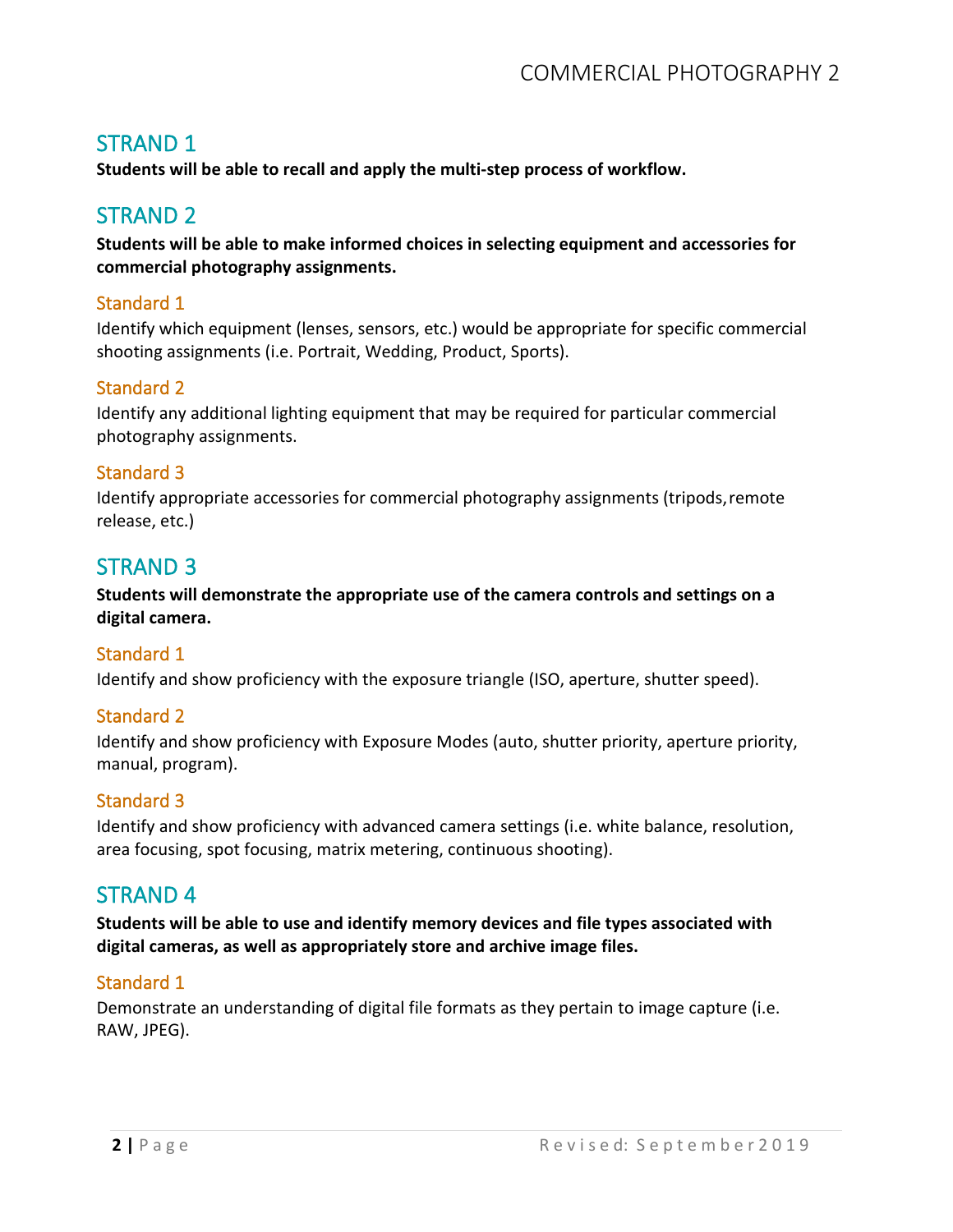#### Standard 2

 capture (i.e. extra fine, fine, basic, and normal). Demonstrate an understanding of compression in digital file sizes as they pertain to image

- Compression effects
	- Artifacts
	- File Size
- Lossy Formats
- Lossless Formats

#### Standard 3

Identify appropriate shooting applications for JPEG and RAW formats.

#### Standard 4

Understand how to properly maintain a memory card (i.e. storage, formatting, general care).

#### Standard 5

Understand principles of asset management and storage.

# STRAND 5

 **Students will be able to understand and demonstrate the principles of art, design, and composition.** 

#### Standard 1 Demonstrate Simplicity/Emphasis.

Standard 2 Demonstrate Rule of Thirds.

Standard 3 Demonstrate Perspective.

Standard 4 Demonstrate Leading Lines.

# Standard 5

Demonstrate Harmony (a pleasing relationship of elements).

# Standard 6

Demonstrate avoiding subject mergers.

#### Standard 7 Demonstrate Framing.

#### Standard 8

Demonstrate Rhythm/Repetition (orderly, related movement).

#### Standard 9

Demonstrate Balance (symmetrical/asymmetrical)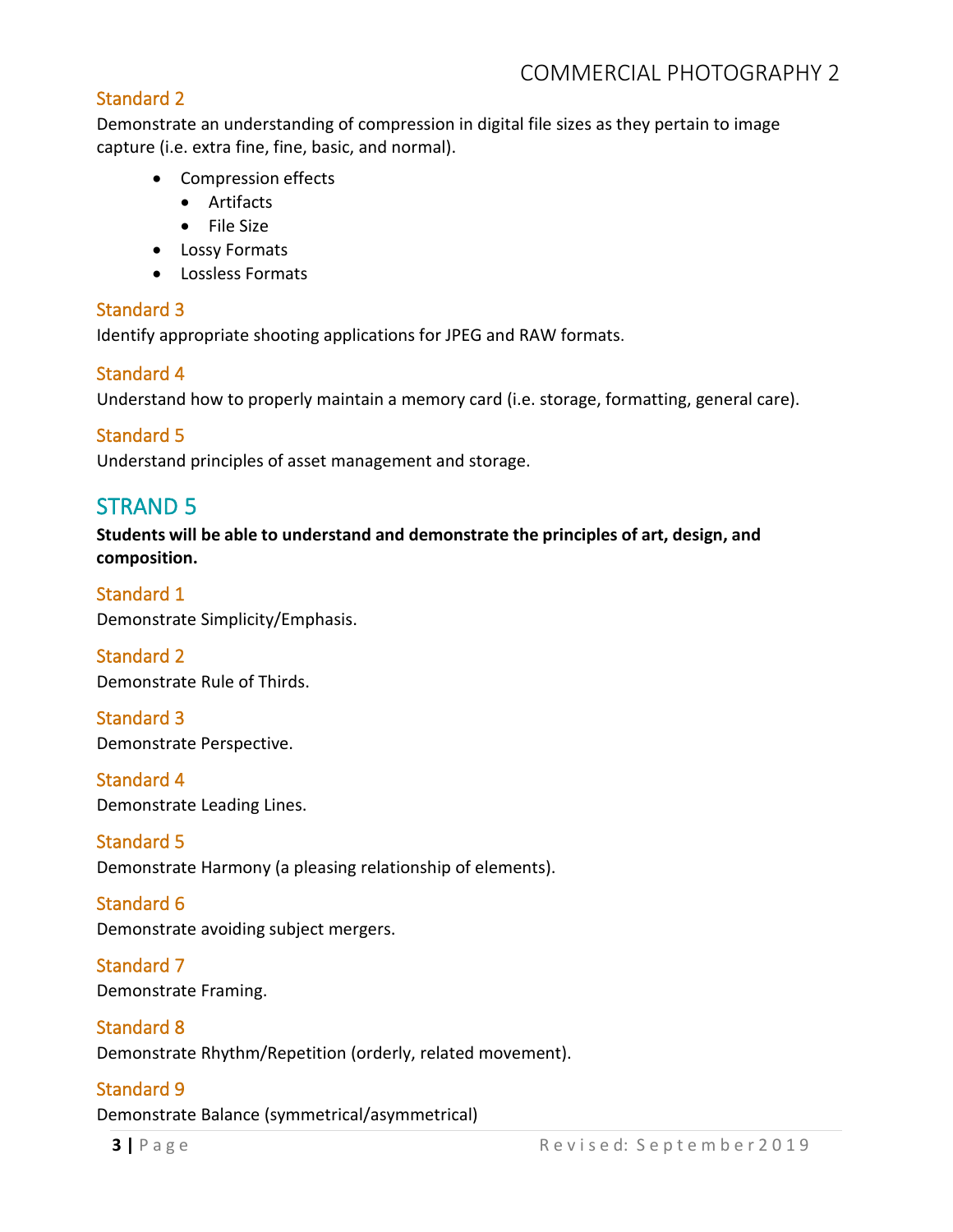# STRAND 6

 **Students will be able to demonstrate increased proficiency in the use of Adobe Photoshop.** 

#### Standard 1

Use the mask feature to edit an image.

Standard 2 Identify and use adjustment layers.

Standard 3 Identify and use the channels function.

Standard 4 Identify and use selections tools efficiently.

#### Standard 5

Identify and use photo-retouching tools.

Standard 6 Identify and use layer styles.

Standard 7 Add keyboard shortcut for command that doesn't already exist.

# STRAND 7

#### **Students will be able to demonstrate proficiency in Adobe Lightroom.**

#### Standard 1

Setup a Lightroom catalog.

- Import images into a catalog in Lightroom.
- File type (dng preserve camera raw data)
- File organization (rating, labeling, metadata)

#### Standard 2

Identify and use the "develop" tab in Lightroom.

- Adjustment panels
- Retouching tools
- Resizing and cropping
- Presets

#### Standard 3

Export an image from Lightroom.

• Navigate and use the export dialog box to successfully export an image.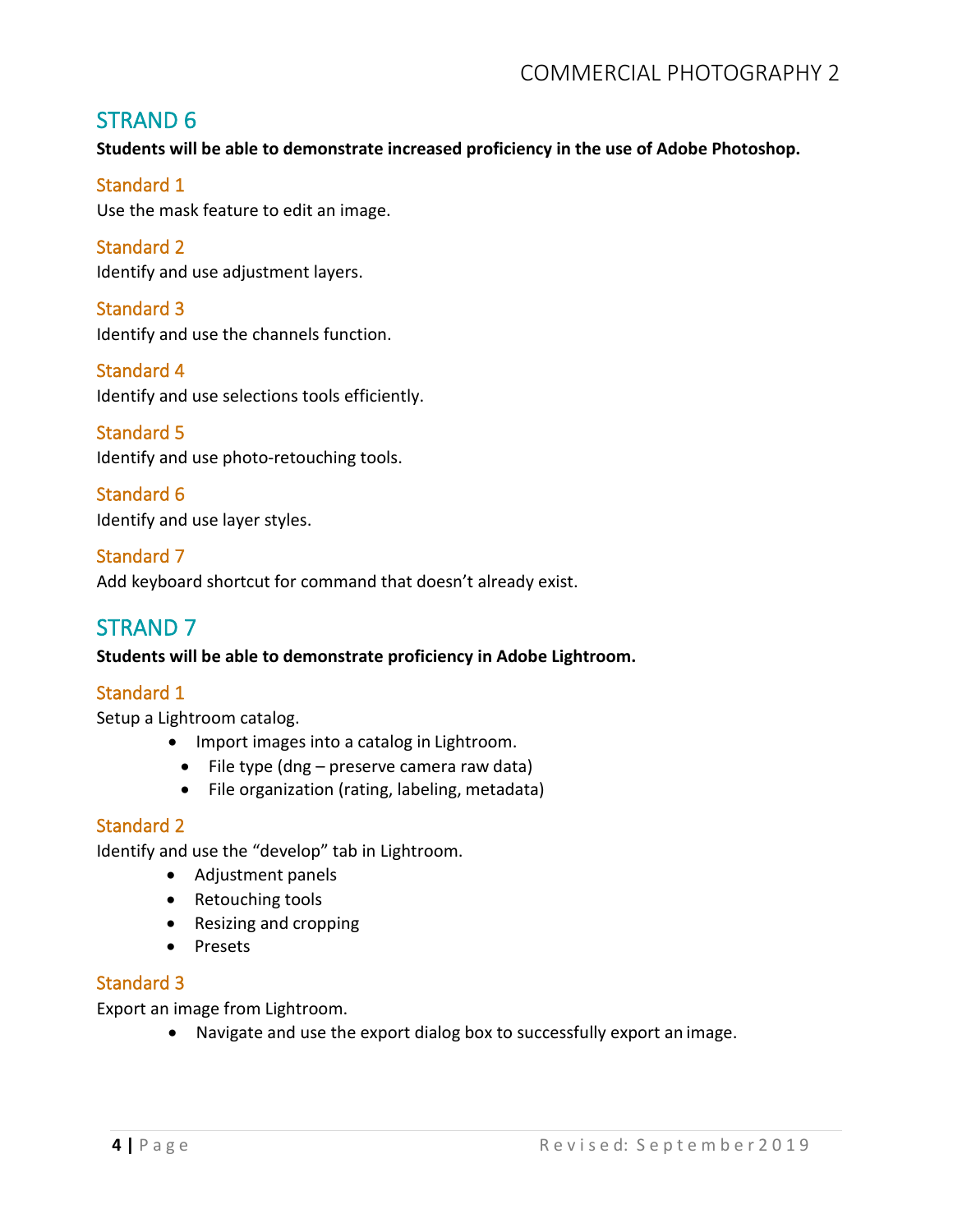# STRAND 8

**Students will be able to present digital images in both a printed and electronic format.** 

#### Standard 1

 Know how to print professional quality photographs on photographic printers (printer profiles, paper types, black and white vs. color).

#### Standard 2

Evaluate and critique photographic work and respond to critique of your work.

#### Standard 3

Produce a portfolio.

#### Standard 4

Submit photographs for display.

## STRAND 9

 **Students will be able to understand and practice copyright laws, ethics and legal issues dealing with photography as identified in United States Code Title 17 Chapter 1 Section 101.** 

#### Standard 1

Define copyright.

- Fair use
- • Creating copyrights by registering with the U.S. Copyright Office through the Library of Congress
- Public domain
- Understand ®, ©, ™, and watermark

#### Standard 2

Other definitions.

- Audiovisual works
- Computer program
- Copies
- Copyright owner
- Digital transmission
- Financial gain
- Pictorial, graphic, and sculptural works
- Works of visual art

#### Standard 3

 Practice ethics and rules governing photojournalism (i.e. Editorial content must not be changed).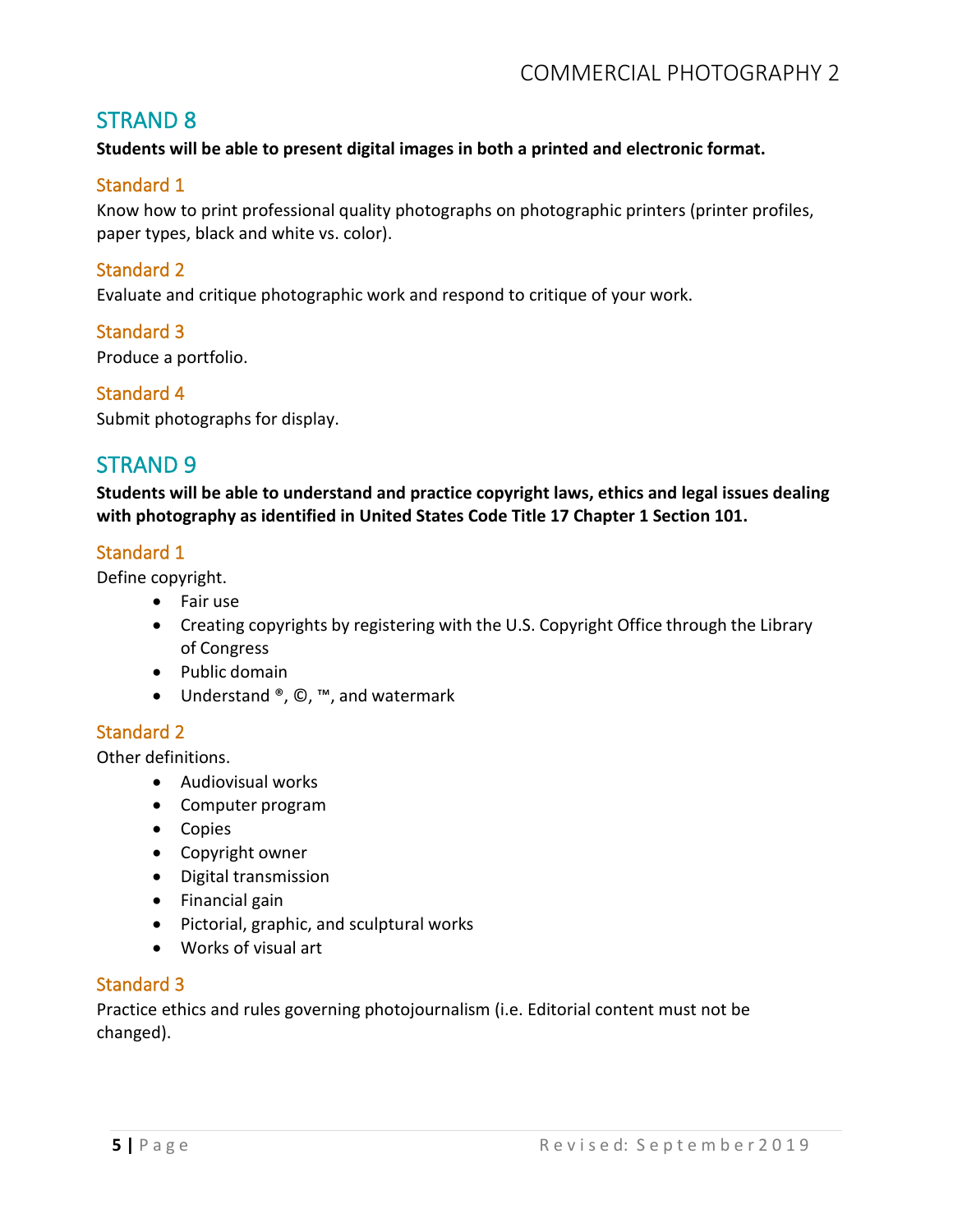#### Standard 4

 Practice correct usage of copyright laws (i.e. the right to reproduce, manipulate, distribute, plagiarize or exhibit another photographer's work outside of fair use provisions).

- Time limitations
- Portion limitations
- Text material
- Illustrations and photographs
- Copying and distribution limitations

#### Standard 5

 Demonstrate understanding of ethics related to social and legal issues in subject choice (i.e. model releases, image appropriateness, and cultural sensitivity).

## STRAND 10

**Students will explore career opportunities in Commercial Photography.** 

#### Standard 1

Develop career awareness related to working in the photography industry.

# STRAND 11

#### **Students will be able to demonstrate proficiency in the use of studio lighting.**

#### Standard 1

 Identify and correctly use the different types of equipment needed for studio lighting (head unit, light stand, soft box, umbrella).

- Strobe vs. continuous lighting
- Diffusers
- Wall power vs. portable

#### Standard 2

Properly setup and take down a studio lighting setup, identify and duplicate common studio lighting setups (key, fill, back, etc.).

- Split lighting
- Rembrandt lighting
- Loop lighting
- Butterfly lighting
- Paramount lighting

#### Standard 3

Use a handheld light meter for the purpose of correctly exposing a portrait using studio lights.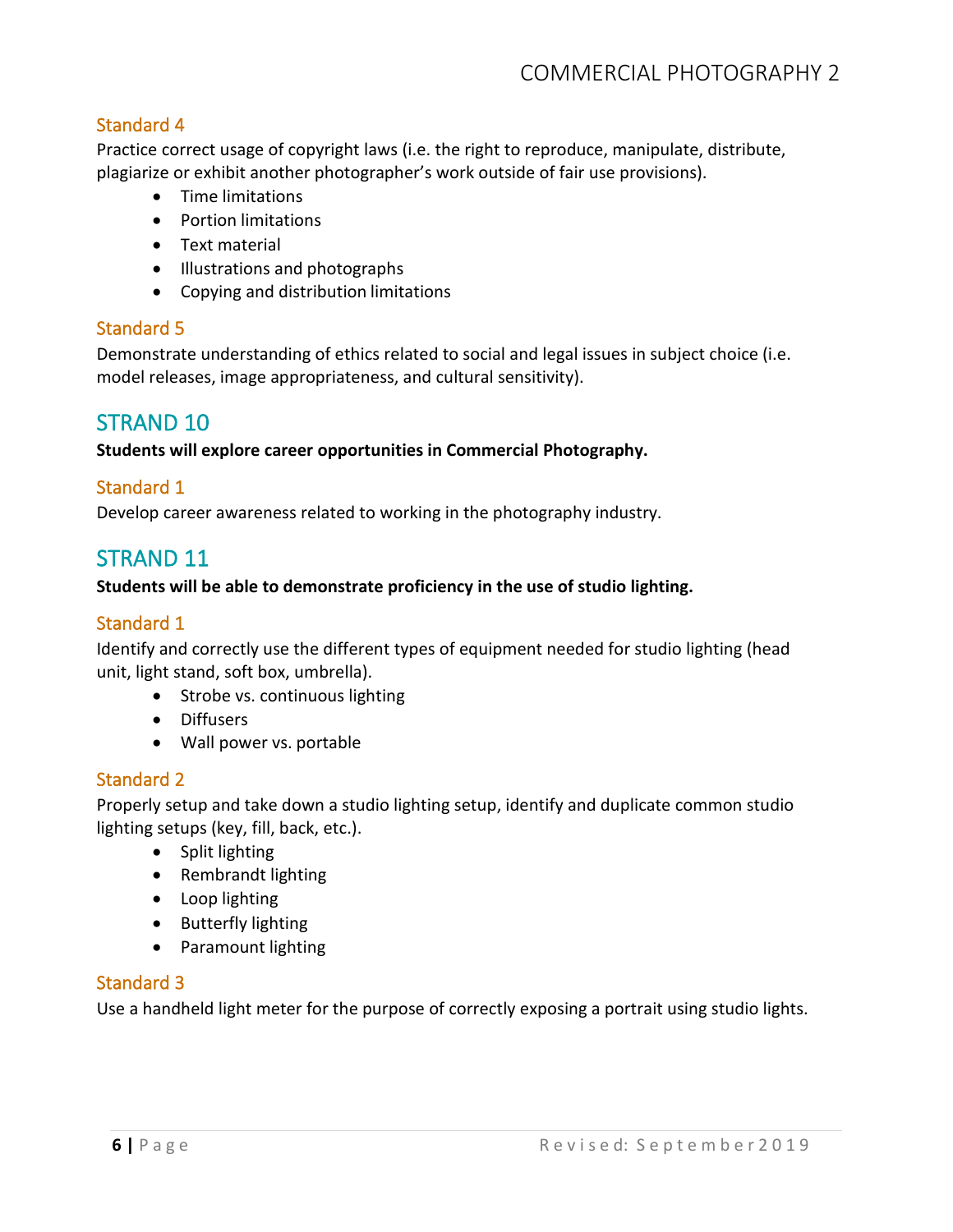#### Standard 4

Understand Sync Speed

- High speed sync
- Front Curtain
- Rear Curtain
- Maximum Shutter Sync Speed

# STRAND 12

 **Students will understand the importance of career readiness skills as it relates to the workplace and outlined in the SkillsUSA Framework – Level 3.** 

#### Standard 1

Understand and develop collaboration skills.

- Develop a working relationship with a mentor.
- Apply supervisory skills.
- Manage a project and evaluate others.

#### Standard 2

Understand and demonstrate change management skills.

- Evaluate your career and training goals.
- Identify and apply conflict resolution skills.
- Illustrate an organizational structure.
- Plan and implement a leadership project.

#### Standard 3

Understand how customer service applies to the workplace.

- Serve as a volunteer in the community.
- Examine workplace ethics: the role of values in making decisions.
- Understand the cost of customer service.
- Develop customer service skills.
- Maximize customer service skills.

#### Standard 4

Understand and demonstrate career readiness.

- Market your career choice.
- Research resume writing.
- Demonstrate interviewing skills.
- Predict employment trends.
- Re-evaluate career goals and establish long-term goals.
- Construct a job search network.
- Evaluate professional competencies.
- Analyze your entry-level job skills.
- Design and present a lesson plan on an aspect of your career choice.
- Write an article for a professional journal in your career area.
- Refine your employment portfolio.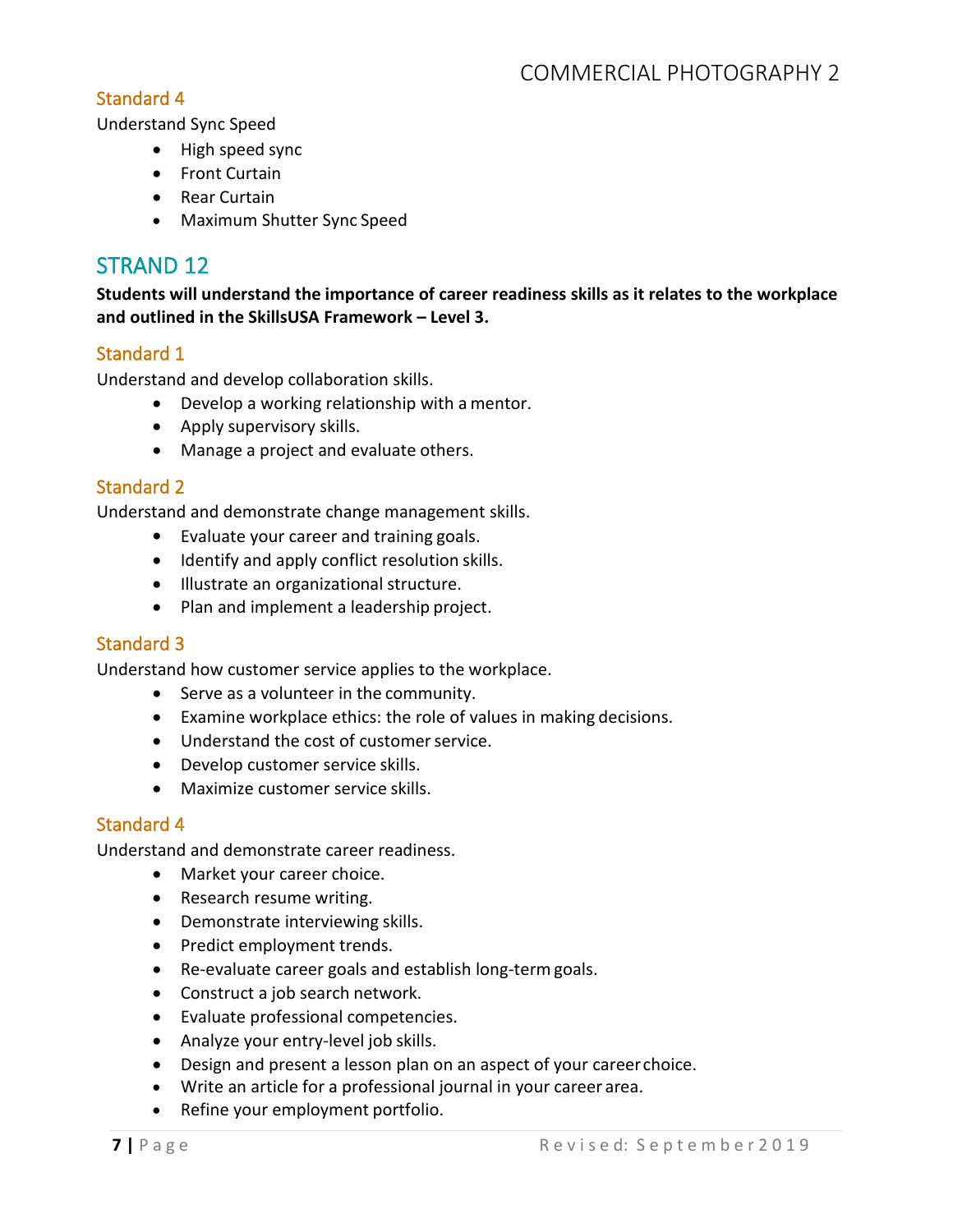# Performance Skills

- 1. Make informed choices in selecting equipment and accessories for commercial photography assignments.
	- Product, Sports). • Identify which camera would be appropriate for specific commercialshooting assignments (I.e. Portrait, Wedding,
	- • Identify which lenses would be appropriate for specific commercial photography assignments.
	- Identify any additional Lighting equipment that may be need forparticular commercial photography assignments.
	- Identify appropriate peripheral devices for commercial photography assignments (tripods, remote release, etc.)
- 2. Demonstrate the appropriate use of the camera controls and settings on adigital camera.
	- metering, continuous shooting). • Identify and show proficiency with advanced camera settings (i.e. white balance, resolution, area focusing, spot focusing, matrix
	- priority,aperture priority, manual, program). • Identify and show proficiency with Exposure Modes (auto, shutter
	- Identify and show proficiency with the exposure triangle (ISO, aperture,shutter speed).
- 3. Use and identify memory devices and file types associated with digital cameras.
	- • Demonstrate an understanding of digital file formats as they pertain to image capture (i.e. RAW, TIFF, JPEG).
	- they pertainto image capture (i.e. extra fine, fine, basic, and normal). • Demonstrate an understanding of compression in digital file sizes as
	- • Understand how to properly maintain a memory card (i.e. storage,formatting, general care).
- 4. Understand and demonstrate the principles of art, design, and composition.
	- Demonstrate Simplicity/Emphasis.
	- Demonstrate Rule of Thirds.
	- Demonstrate Perspective.
	- Demonstrate Leading Lines.
	- Demonstrate Harmony (a pleasing relationship of elements). •
	- Demonstrate Avoiding subject Mergers (two images – i.e. different points of view).
	- Demonstrate Framing.
	- Demonstrate Rhythm/Repetition (orderly, related movement).
	- Demonstrate Balance (symmetrical/asymmetrical).